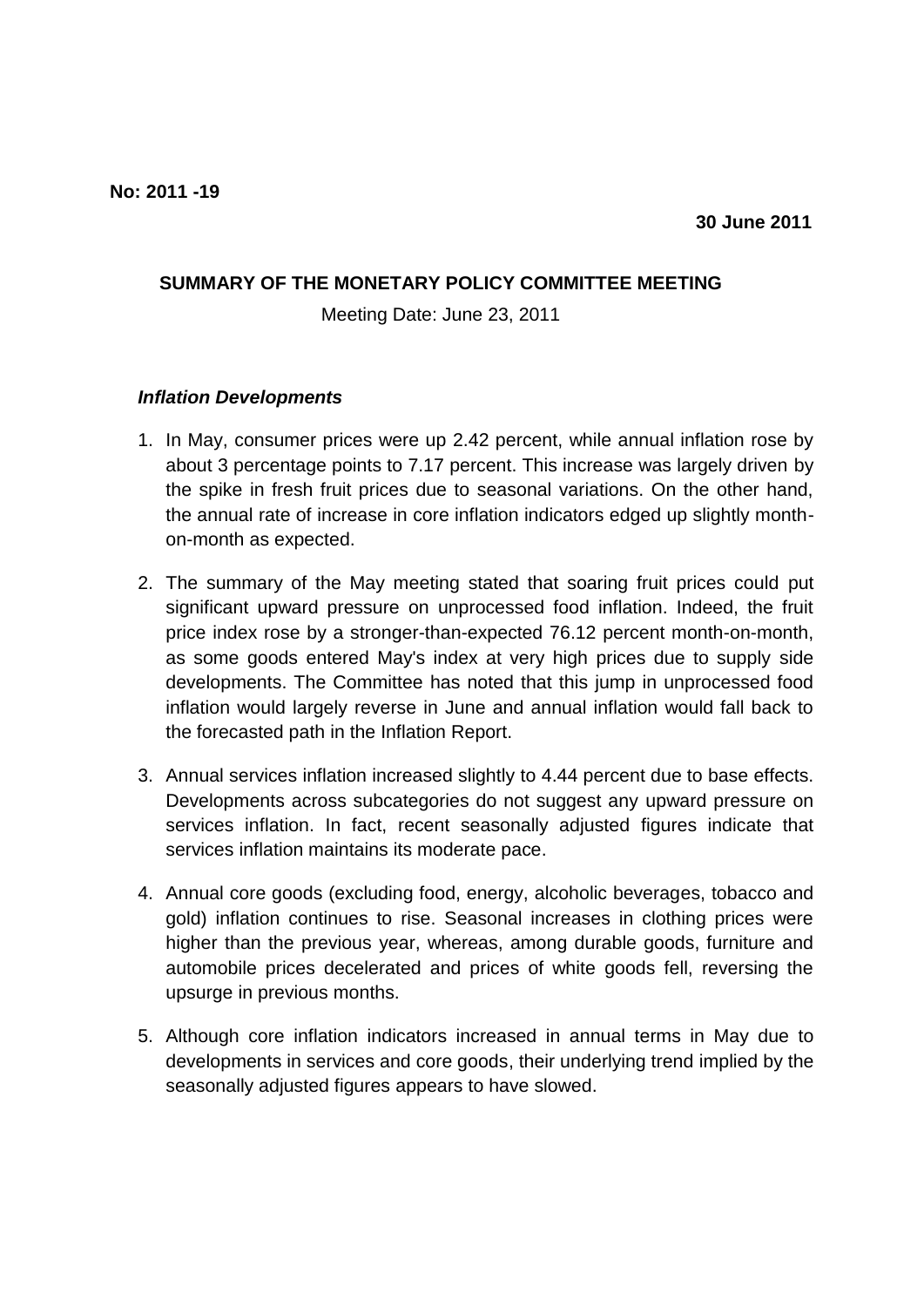## *Factors Affecting Inflation*

- 6. Recent data releases are consistent with the outlook presented in the Inflation Report. After a robust first quarter fueled by strong domestic demand, economic activity slowed in the second quarter. Indeed, industrial production dropped month-on-month for three consecutive months during February-April, dipping below the first quarter's average in April. The Committee has noted that the slowdown in sectors sensitive to external demand has been more pronounced.
- 7. Private consumption and investment growth rates are moderating. The strong growth in private demand decelerated in the second quarter. April's production and imports of consumer goods and production of capital goods were down from the first quarter. April-May sales data also confirm the slowdown in private demand.
- 8. External demand outlook remains weak. Recent data point to a limited recovery in exports for the second quarter. The flat course of 3-month ahead expectations for new orders signals that external demand conditions are unlikely to improve significantly over the short term. Considering the mounting uncertainty about the global economy, the Committee has emphasized that downside risks to external demand have increased. In this regard, the Committee has reiterated that exports would recover slowly and gradually.
- 9. Employment conditions continue to improve, with unemployment rates having returned to pre-crisis levels. The first quarter's faster-than-expected employment growth continued into March, albeit at a slower rate. Leading indicators suggest that this uptrend would continue at a slower pace in the short term. The Committee has stated that improved employment conditions support domestic demand, yet unit labor costs decline due to strong productivity gains.

## *Monetary Policy and the Risks*

- 10.The Committee reiterated its view that aggregate demand conditions do not indicate an overheating. Recently, domestic demand moderates while low levels of capacity utilization rates persist due to weak external demand. Orders and sales data as well as confidence indices confirm the slowdown in the pace of domestic demand growth during the second quarter.
- 11.Given the lagged impact of rising import prices and base effects, core inflation is expected to increase at a moderate pace over the short term. The Committee members have underscored that this increase reflects a relative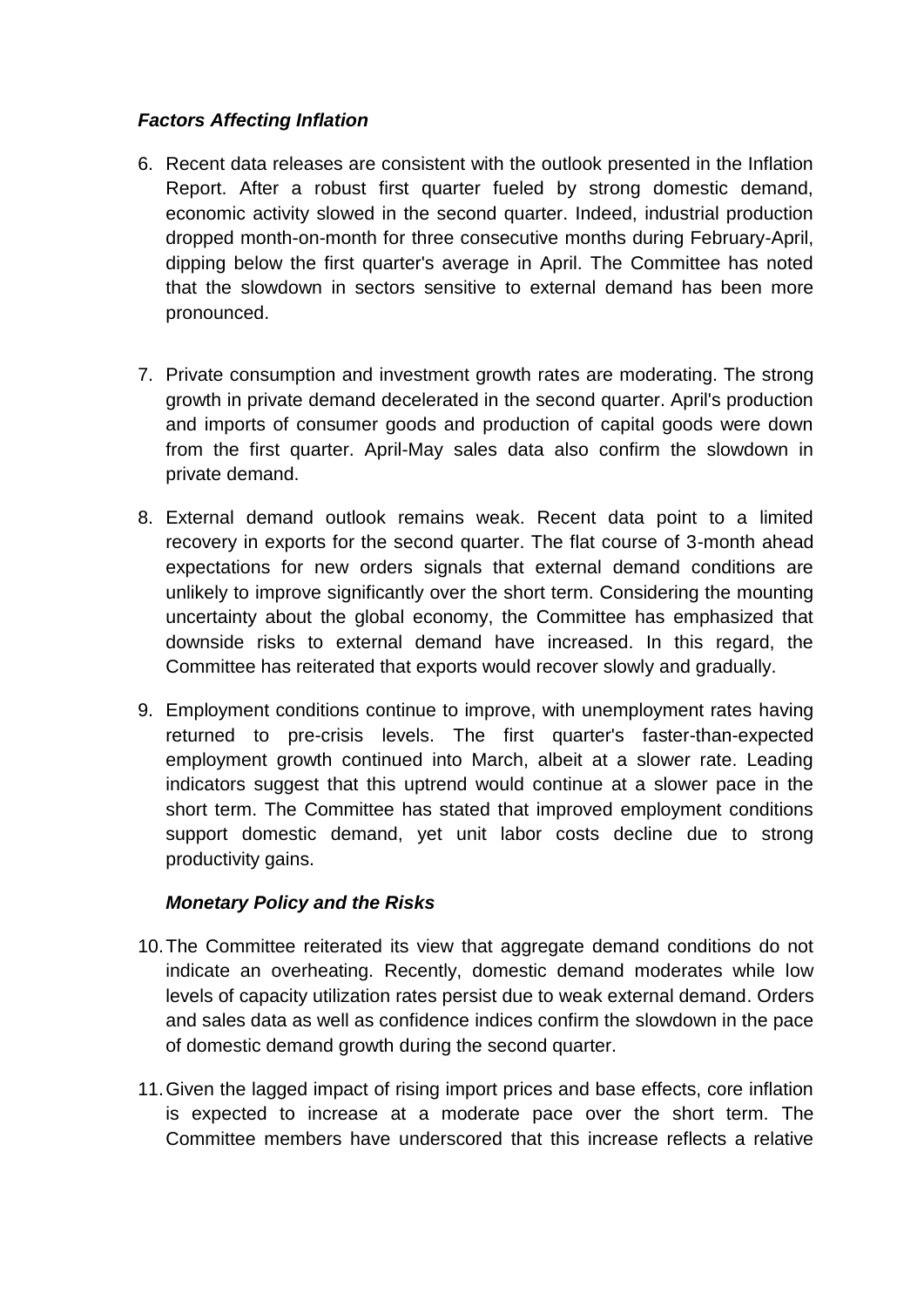price adjustment of tradable goods rather than a deterioration in the overall pricing behavior; and thus, second round effects are not observed yet.

- 12.The recent measures taken by the Banking Regulation and Supervision Agency towards consumer loans will contribute to the rebalancing of domestic and external demand through controlling the fast credit growth. These measures also reduce the need for additional hikes in reserve requirement ratios. The Committee has reiterated that, owing to the measures taken since last November, the current account balance will start to improve in the final quarter of the year.
- 13.According to the Committee members, it would be appropriate to remain flexible regarding the exact content of the policy mix, given the high level of uncertainty arising from the global economic conditions. Although fragilities in the global economy are of particular concern, the main risk scenarios outlined in the Inflation Report continue to be relevant.
- 14.In light of these assessments, combined with the considerations about the ongoing uncertainty regarding the global economy and the slowdown in domestic economic activity, the Committee has decided to maintain the current policy stance. In order to contain the risks towards price stability and financial stability, the Committee has decided to monitor the tightening impact of the existing policy mix and take additional measures along the same lines, if needed.
- 15.The meeting also included an evaluation of the course of capital inflows and foreign exchange purchase auctions. The Committee members highlighted the persistence of relative weakness in capital flows towards emerging markets that is due to heightened concerns regarding debt sustainability problems in some euro area countries, and stated that, depending on circumstances, it might be useful to further revise the amount of foreign exchange purchases via daily auctions. It was reminded that the auction amount could continue to be reduced gradually should the weakening in capital flows persist. The Committee reiterated that, such a development would lower the liquidity injected into the market and thus ease the need for further hikes in reserve requirements to curb credit growth in the second half of 2011.
- 16.The CBT will continue to monitor fiscal policy developments closely while formulating the monetary policy. Increasing government saving—thus sustaining fiscal discipline—under current circumstances is essential to control the current account deficit driven by the disparity between domestic and external demand. Therefore saving the extra tax revenues driven by the stronger-than-expected economic activity would not only reduce the risks against price stability and financial stability, but also increase the efficiency of the implemented policy mix.